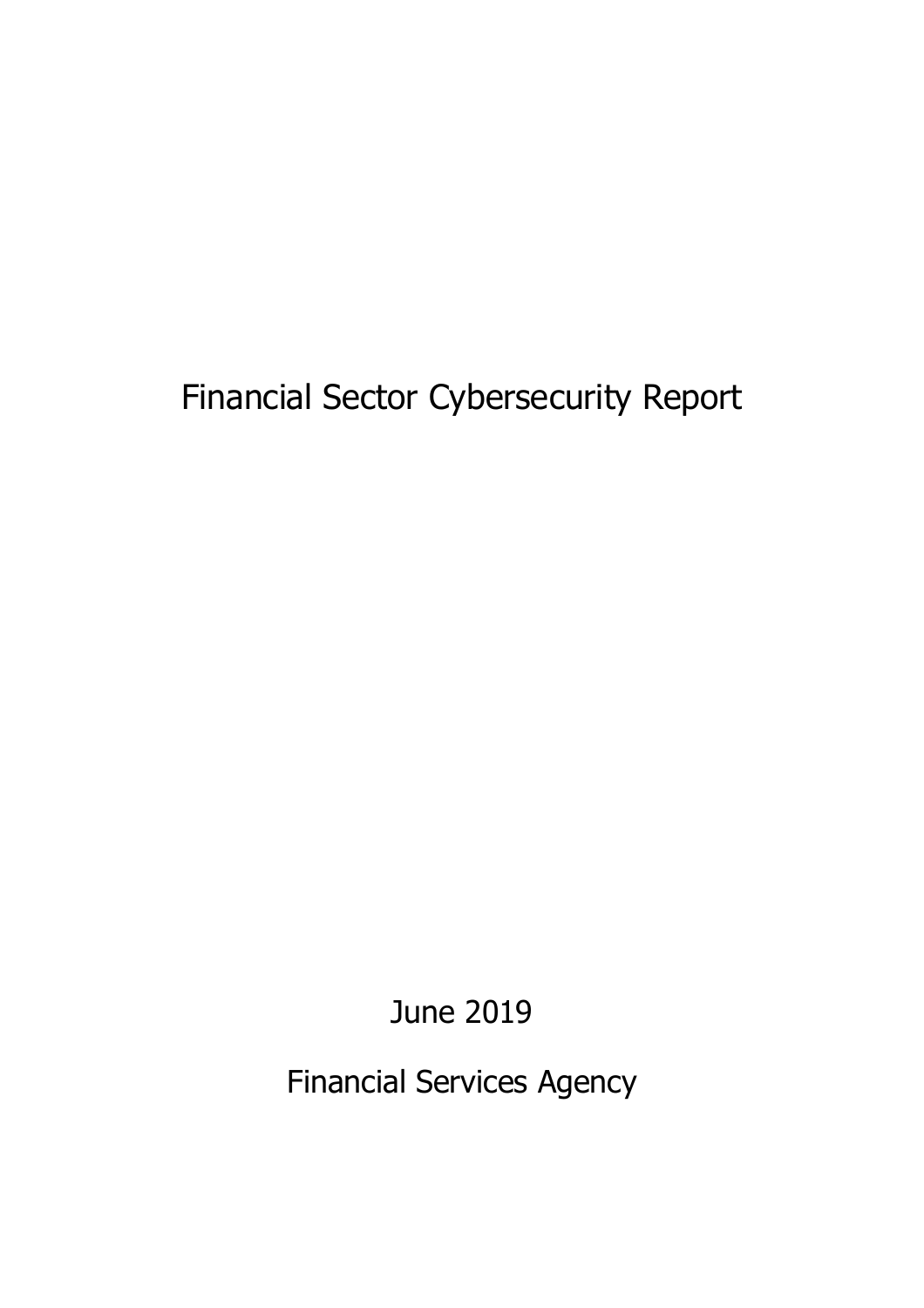# [Contents]

| (2) |  |
|-----|--|
|     |  |
|     |  |
|     |  |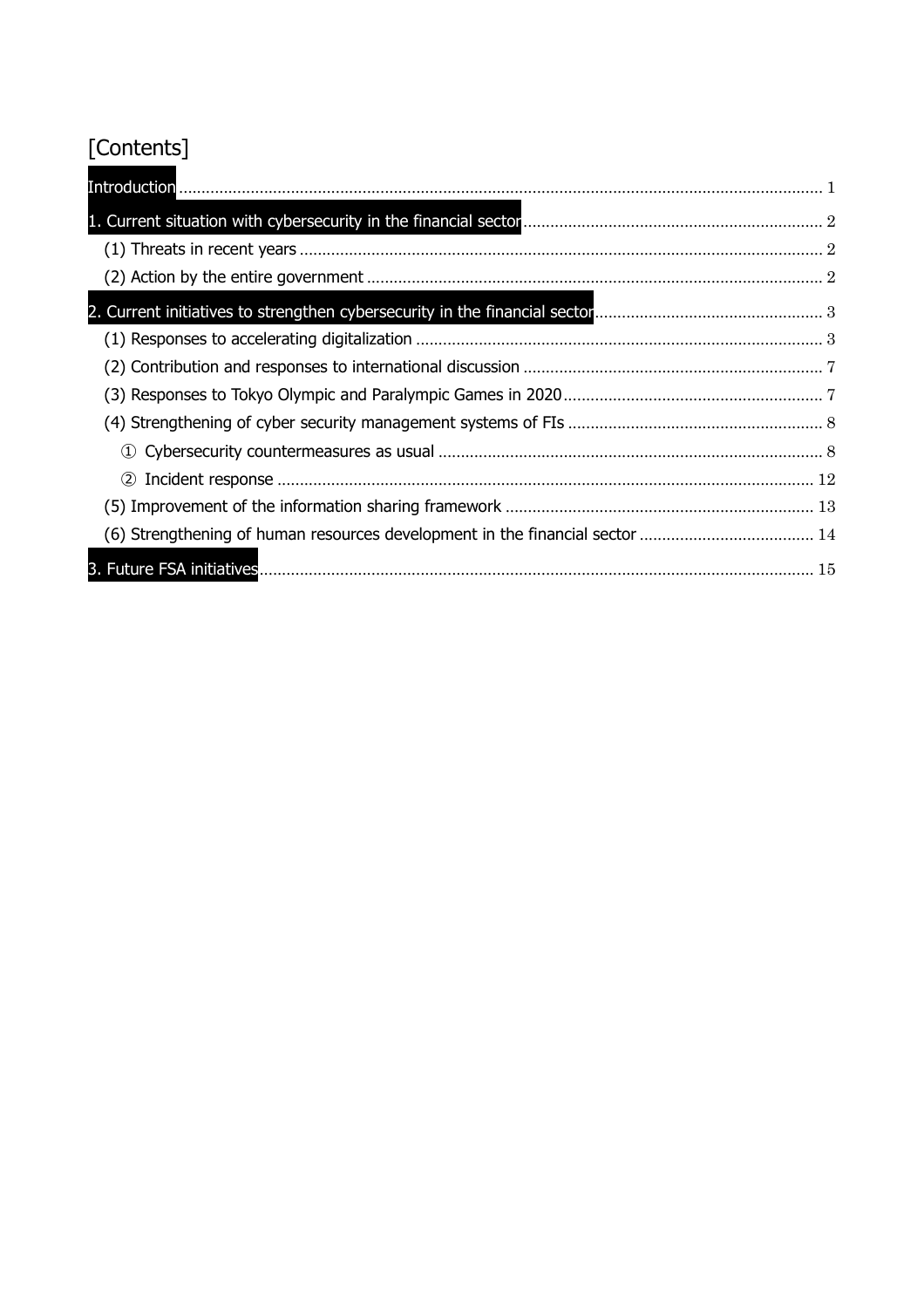### Introduction

Recognizing that cybersecurity in the financial sector is of utmost importance for the stability of the entire financial system, the Financial Services Agency (hereinafter, "FSA") formulated and published "The Policy Approaches to Strengthen Cybersecurity in the Financial Sector" (hereinafter, "Policy Approaches") in July 2015, and has since endeavored to strengthen cybersecurity in the financial sector through public-private cooperation.

In recent years, the environment surrounding finance has been undergoing huge changes as the traditional business models of financial institutions (hereinafter, "FIs") are transformed due to an acceleration in digitalization, non-financial players entering the sector, and so on. While it is possible that such developments will dramatically improve user convenience and boost productivity, the interconnectivity of all systems to networks has made it more important than ever before to ensure cybersecurity.

Furthermore, given that cyberattacks cross national borders with ease, international cooperation is vital, and it will be essential for Japan too to make an active contribution to the debate on this issue. Moreover, the 2020 Tokyo Olympic and Paralympic Games (hereinafter, "2020 Tokyo Olympics and Paralympics"), which are set to take place in 2020, will be an event that will attract a never-before-seen level of interest internationally, and it is said that not only organizations involved in the Games but also businesses that provide critical services could be targeted for cyberattacks. This means that it is crucial to further beef up cybersecurity in the financial sector in the run-up to the 2020 Tokyo Olympics and Paralympics.

The march of digitalization is making cyberattacks more complex and sophisticated, so to tackle them effectively, senior executives must be involved in building basic cybersecurity management systems, which direct the identification of and assessment of risks relating to the entity's own information assets, the establishment of a response framework, and the formulation of contingency plans to prepare for incidents. But this alone is not enough, as it will also be critical for entities to repeatedly monitor and analyze security incidents, scan vulnerabilities, conduct penetration tests, perform cyber-exercises, and so on to continuously enhance effectiveness.

In addition to the fact that the environment surrounding FIs is changing dramatically and cybersecurity needs to be substantially reinforced, the "Cybersecurity Strategy," which is the nationwide basic strategy , was revised in July last year, and in response to this we updated the Policy Approaches in October last year.

Based on the new Policy Approaches, this program year we have been proactively responding to significant changes in the financial environment, and have also been working to improve cybersecurity by strengthening cybersecurity management systems at FIs, enhancing the effectiveness of information-sharing frameworks, stepping up human resources development in the financial sector, and so on.

This Report summarizes the circumstances, common issues identified in the course of

1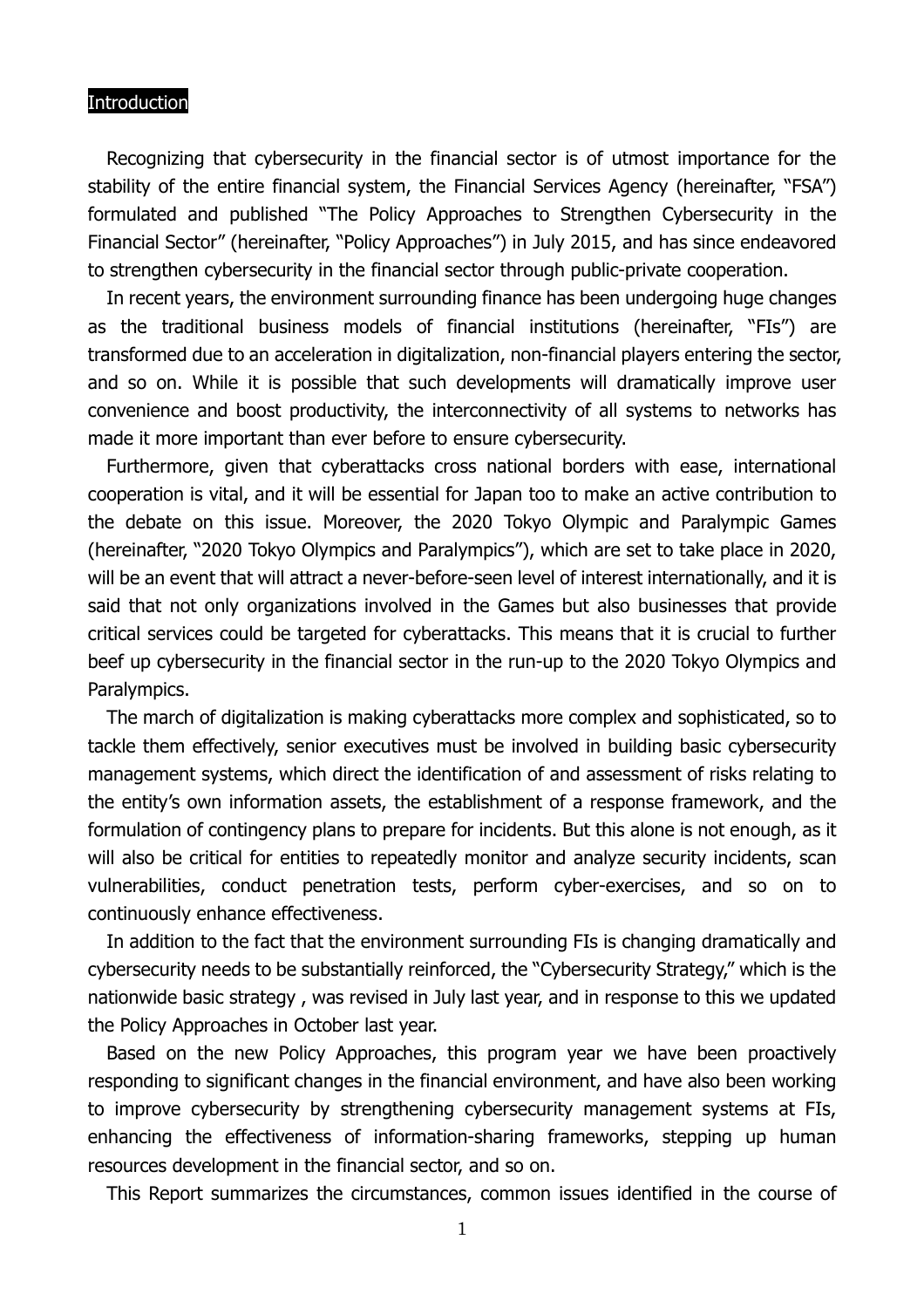conducting initiatives during this program year. The new Policy Approaches state that the FSA will also promote stronger cybersecurity countermeasures by actively disseminating information on challenges to be shared in common by the financial sector, and the purpose of the publication of this Report is to establish a shared awareness among the FSA, FIs and relevant organizations, which will lead to more robust cybersecurity in the financial sector.

#### 1. Current situation with cybersecurity in the financial sector

#### (1) Threats in recent years

Although Japan has so far never experienced a large-scale cyber-incident sufficient to bring financial system functions to a halt, major cyberattacks aimed at stealing money have occurred overseas. According to media reports, for example, in April 2018 several Mexican banks using the local interbank settlement system operated by the Banco de Mexico were subjected to cyberattacks, and at least 400 million pesos (approximately 20 million U.S. dollars) was stolen by being illicitly transferred. Moreover, in August 2018 an Indian bank suffered losses amounting to 13.5 million U.S. dollars when ATMs and SWIFT $<sup>1</sup>$ </sup> infrastructure in the country were hit by a cyberattack<sup>2</sup>.

Last fiscal year, FIs in Japan were frequently subject to cyberattacks such as distributed denial-of-service (DDoS) attacks, targeted attacks, and unauthorized access through exploitation of server vulnerabilities. And the attacks no longer only affect large FIs. They have also spread to small and medium FIs and crypto-asset (virtual currency) exchange service providers. In fact, there were cases of the website of small and medium FIs being spoofed, with people being lured to the fake site. There were also incidents of crypto-assets (virtual currency) being stolen. Implementing effective cybersecurity measures is therefore an urgent task.

In addition, with attacks targeting cloud services expected to increase<sup>3</sup>, the financial sector needs to continuously identify and analyze new threats, and take necessary measures against them.

#### (2) Action by the entire government

With knowledge/technology and services such as AI and Fintech penetrating society and cyberspace continuously expanding, ensuring cybersecurity is an important task for our society, not just for the financial sector but for all entities in every field. In line with this

 $1$  A network system whereby messages concerning international financial transactions among participating banks are transmitted via computers and telecommunications lines with the aim of promoting computerization, streamlining, and automation of international financial transactions among banks (definition from the Japanese Bankers Association website) <sup>2</sup> Description based on information contained in "2. Trends with Cybersecurity in Critical Infrastructure Fields etc."

Cybersecurity 2019, NISC (in Japanese)

<sup>&</sup>lt;sup>3</sup> Based on information contained in "Cybersecurity in 2019 and Beyond," Annual Threat Report, FireEye.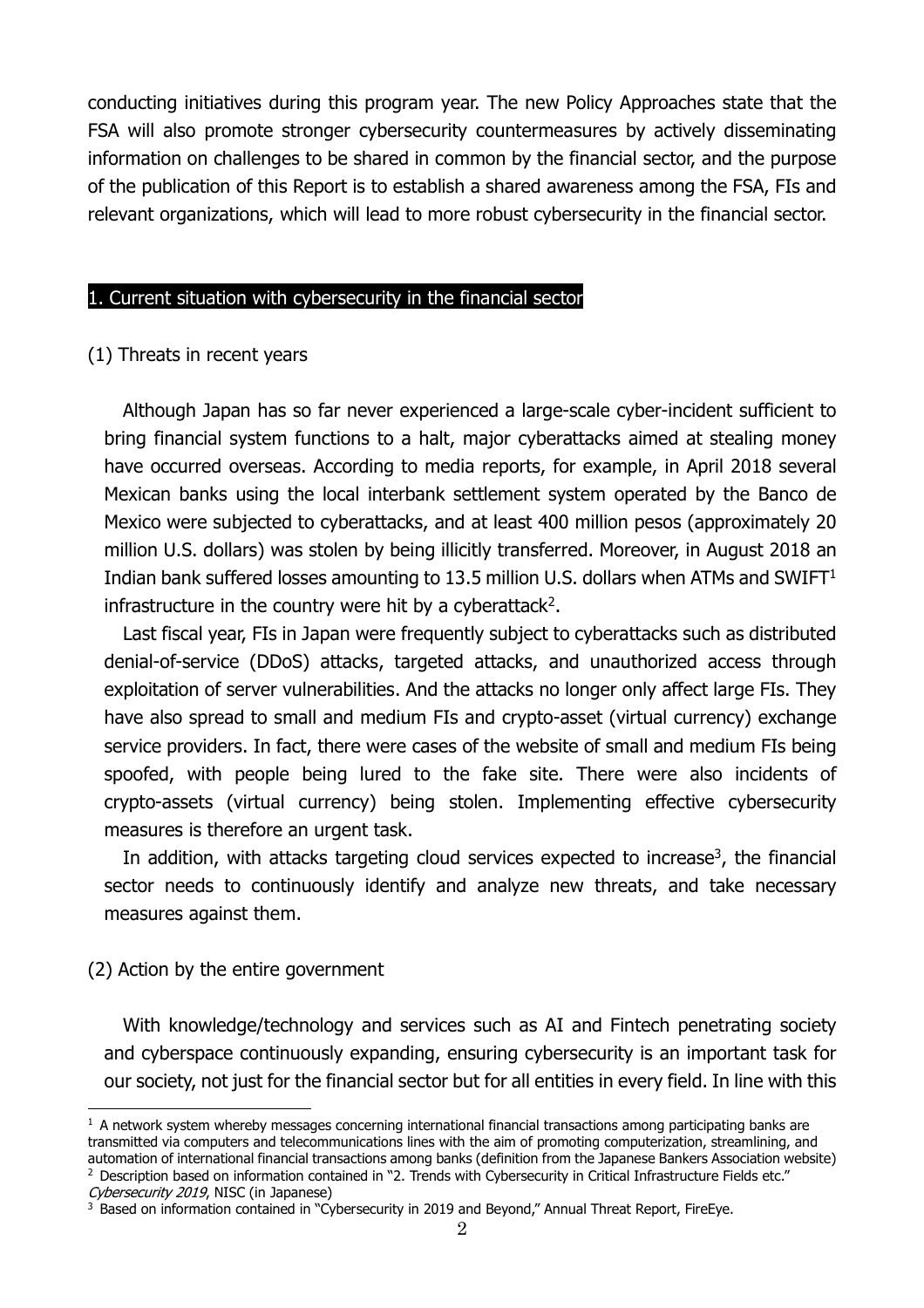basic view, the government revised its Cybersecurity Strategy in July last year.

Against this backdrop, this program year saw the government revise its "Guideline for Establishing Safety Principles for Ensuring Information Security of Critical Infrastructure<sup>4"</sup> in order to strengthen measures by operators of critical infrastructure, and the government has been taking steps to improve "crisis management" and "data management." Given that the "financial sector" is one of Japan's critical infrastructure fields, the FSA is also working with relevant organizations such as the Center for Financial Industry Information Systems (hereinafter, "FISC") to ensure that initiatives by the entire government are properly implemented.

Furthermore, in April this year the Basic Act on Cybersecurity was amended, and the "Cybersecurity Council" has been established to facilitate coordination involving a wide range of entities, including national government bodies, critical infrastructure operators, and cyberspace businesses, concerning the implementation of measures relating to cybersecurity. From the financial sector, entities such as the financial CEPTOAR5 (banks etc., securities companies, life insurers, nonlife insurers) and the Financials ISAC Japan (hereinafter, "ISAC") <sup>6</sup> are participating in the Cybersecurity Council, and the FSA is also actively working to step up information sharing by the entire government.

#### 2. Current initiatives to strengthen cybersecurity in the financial sector

In light of recent changes in the environment surrounding the financial sector, the new Policy Approaches define the following as key tasks: (1) Responses to accelerating digitalization, (2) Contribution and responses to international discussion, (3) Responses to Tokyo Olympic and Paralympic Games in 2020, (4) Strengthening of cyber security management systems of FIs, (5) Improvement of the information sharing framework, (6) Strengthening of human resources development in the financial sector. Below we summarize progress with each of the measures, achievements and common issues during this program year.

#### (1) Responses to accelerating digitalization

Taking into account the impact that accelerating digitalization is having on financial

<sup>4</sup> Guidelines that organize and present information that should be prescribed in "safety principles," which serve as standards for the conduct of business by critical infrastructure operators etc. (determined by Cybersecurity Strategic Headquarters).

<sup>5</sup> Stands for "Capability for Engineering of Protection, Technical Operation, Analysis and Response." An organization for information sharing and analysis by critical infrastructure operators etc. and the administration of these functions. In the financial sector, there are four such organizations: for banks etc., securities companies, life insurers, and nonlife insurers (the industry associations for each of these sectors serve as the secretariats).

 $6$  ISAC stands for "Information Sharing and Analysis Center." A general incorporated association established in August 2014 for the purpose of ensuring peace of mind and safety among users by having financial institutions in Japan share and analyzes information relating to cybersecurity and promoting the increased stability within the financial system.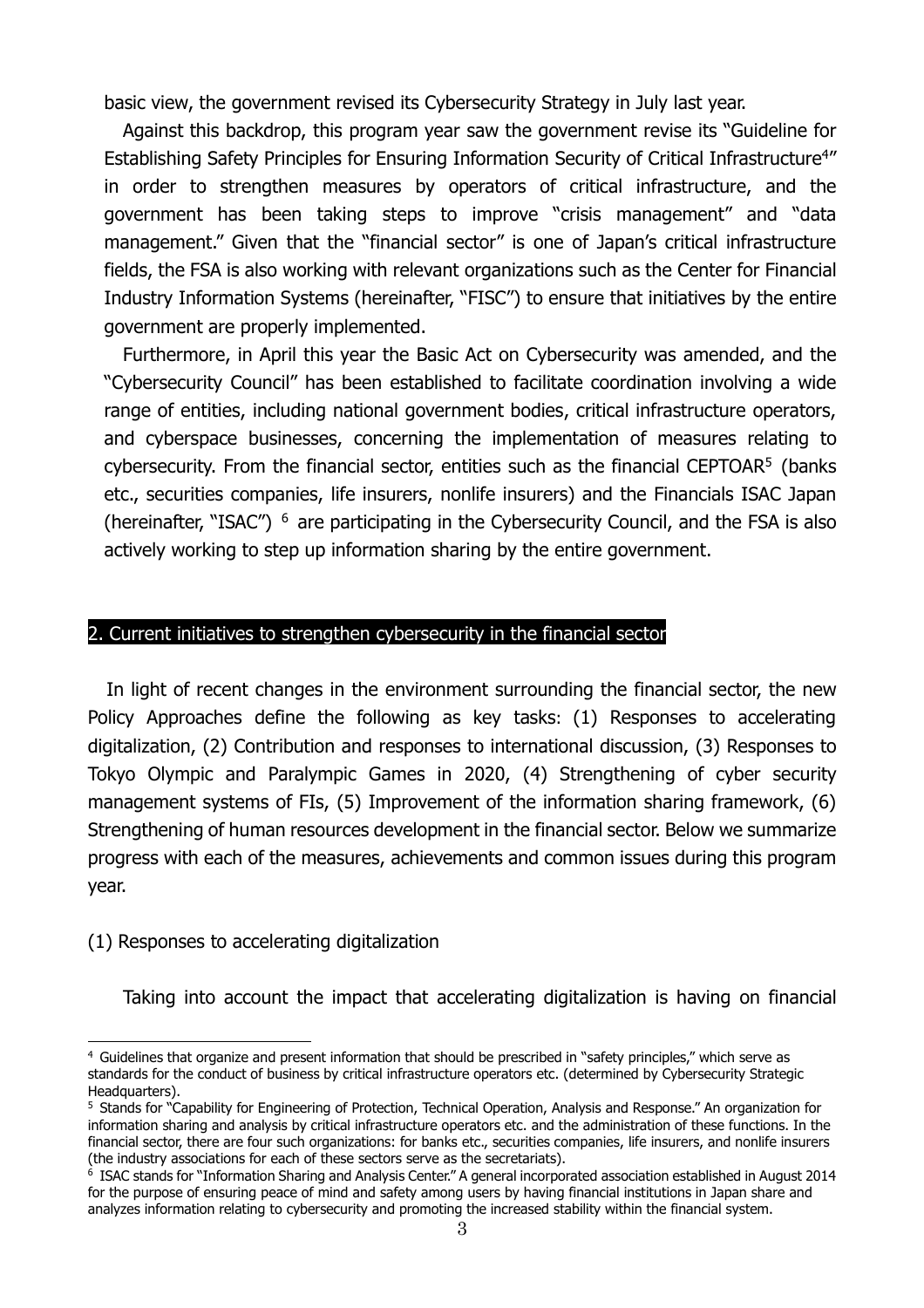services, we endeavored to find out and analyze what sorts of cyber risks are emerging, how these risks are affecting FIs and the financial sector as a whole, and what action is being taken to address the risks.

Specifically, we started by gathering insights through interviews with outside experts such as IT vendors and consultants, after which we classified digitalization into five broad realms ahead of conducting dialogue with FIs. These five realms were (1) cloud services, (2) AI (RPA<sup>7</sup>), (3) external cooperation, (4) connection from outside of FIs, and (5) IoT<sup>8</sup>.

Next we conducted interviews with large FIs to find out about and analyze the action that are taken to tackle issues and risks.

[Figure 1: Examples of environmental changes occurring in conjunction with digitalization in the financial sector (banks)]



Source: FSA

<1> Utilization of digital technology at large FIs

Regarding the utilization of digital technology, we found that large FIs have been moving fairly fast in realms such as cloud services and RPA.

With respect to cloud services, many large FIs have established dedicated cloud services teams<sup>9</sup>, and are deploying such services in phases as they accumulate

<sup>7</sup> Robotic Process Automation

<sup>8</sup> Internet of Things

<sup>9</sup> Generally referred to as CCoEs (Cloud Centers of Excellence), these teams accumulate knowledge of cloud services, provide support with their use, etc. on a cross-organizational basis.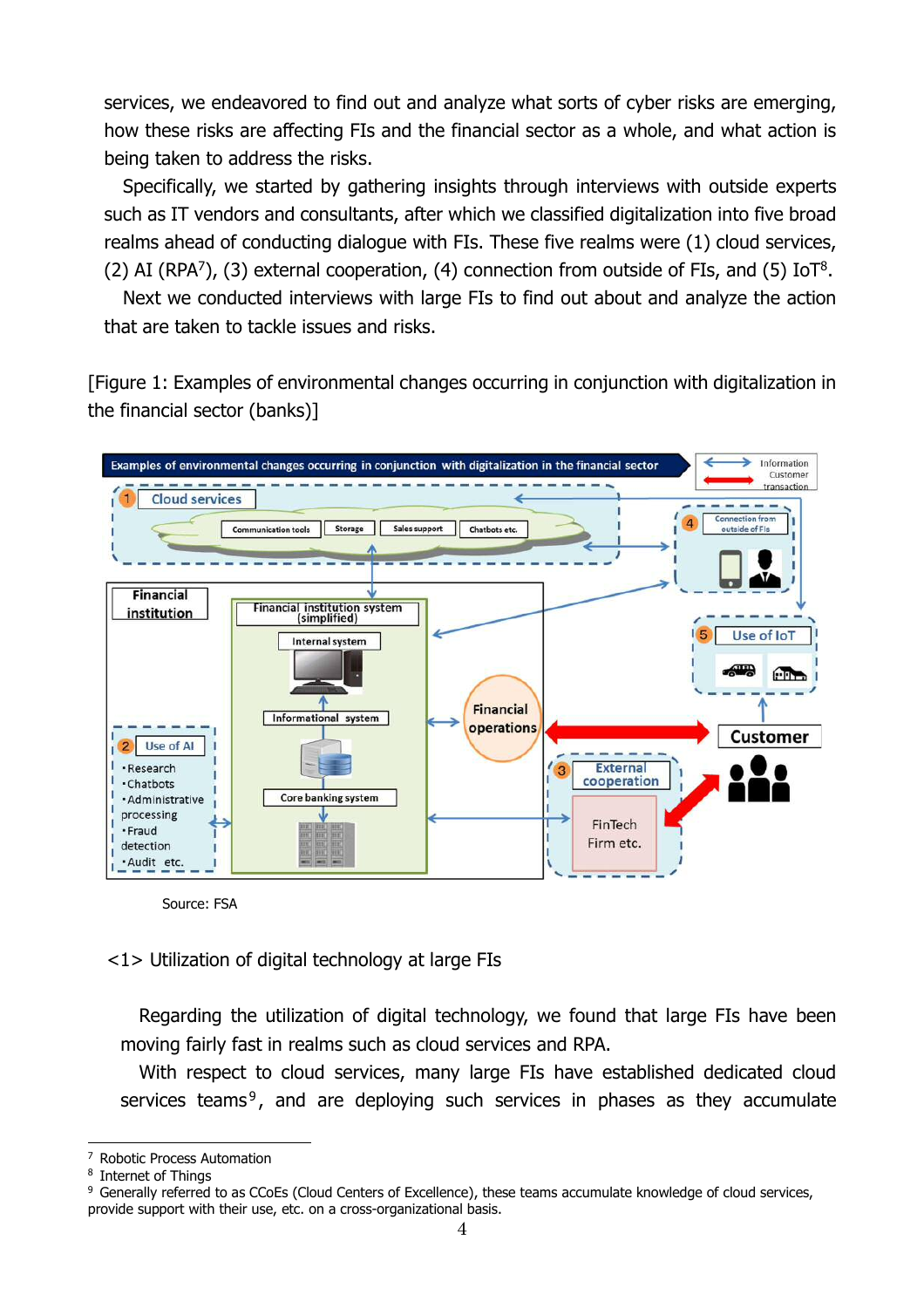knowhow. Looking at the entire financial sector, we find that this has resulted in the concentration of cloud services at large vendors, and going forward such concentration could well increase as more knowledge is accumulated. On the other hand, large FIs remain cautious about shifting security and availability outside with regard to core systems and other important systems that are vital for business continuity, so they are excluding such systems from cloud services.

As for AI (RPA), large FIs are focusing in particular on the automation (RPA) of existing operations. Regarding the promotion of AI, many of them feel that it is important to ensure the reliability of data and output, and to be accountable to customers. Cases were therefore seen, even in areas in which AI is already in use, of human intervention at the conclusion stage, as a means of preventing the process through which the output is produced from becoming a black box.

Regarding external cooperation (outsourcing, partnerships, etc.), large FIs, regardless of the third party's sector or type, have formulated standards and/or checklists in accordance with the FSA Guidelines for Supervision and the FISC Security Guidelines on Computer Systems for Banking and Related Financial Institutions and are confirming compliance through periodic assessments. They are also taking additional measures depending on the importance of the outsourced operations (service level agreements, business continuity plans, right to audit (right to conduct on-site investigations)).

As for the external environment (access from outside via mobile devices etc.), the FIs typically only allow the mobile devices provided to employees to be used, with only a few of them permitting employees to use their own personal devices.

Only a tiny fraction of FIs provide services that involve the use of IoT to gather data, and full-fledged utilization is not yet occurring at present.

<2> Cyber risks emerging in connection with digitalization

To properly manage risks, large FIs are pressing ahead with securing knowhow and specialist personnel. Specifically, they have been taking security measures in line with the existing cybersecurity frameworks<sup>10</sup>. However, with systems having becoming significantly more complex as a result of digitalization, it has become increasingly important to ensure the completeness of information assets and institute risk controls. As a result, some large FIs are taking steps such as deploying CASBs (Cloud Access Security Brokers) or conducting in-house monitoring and analysis of cloud-service logs.

<sup>&</sup>lt;sup>10</sup> Refers to such frameworks as the U.S. National Institute of Standards and Technology (NIST) Cybersecurity Framework and the U.S. Federal Financial Institutions Examination Council (FFIEC) Cybersecurity Assessment Tool (CAT)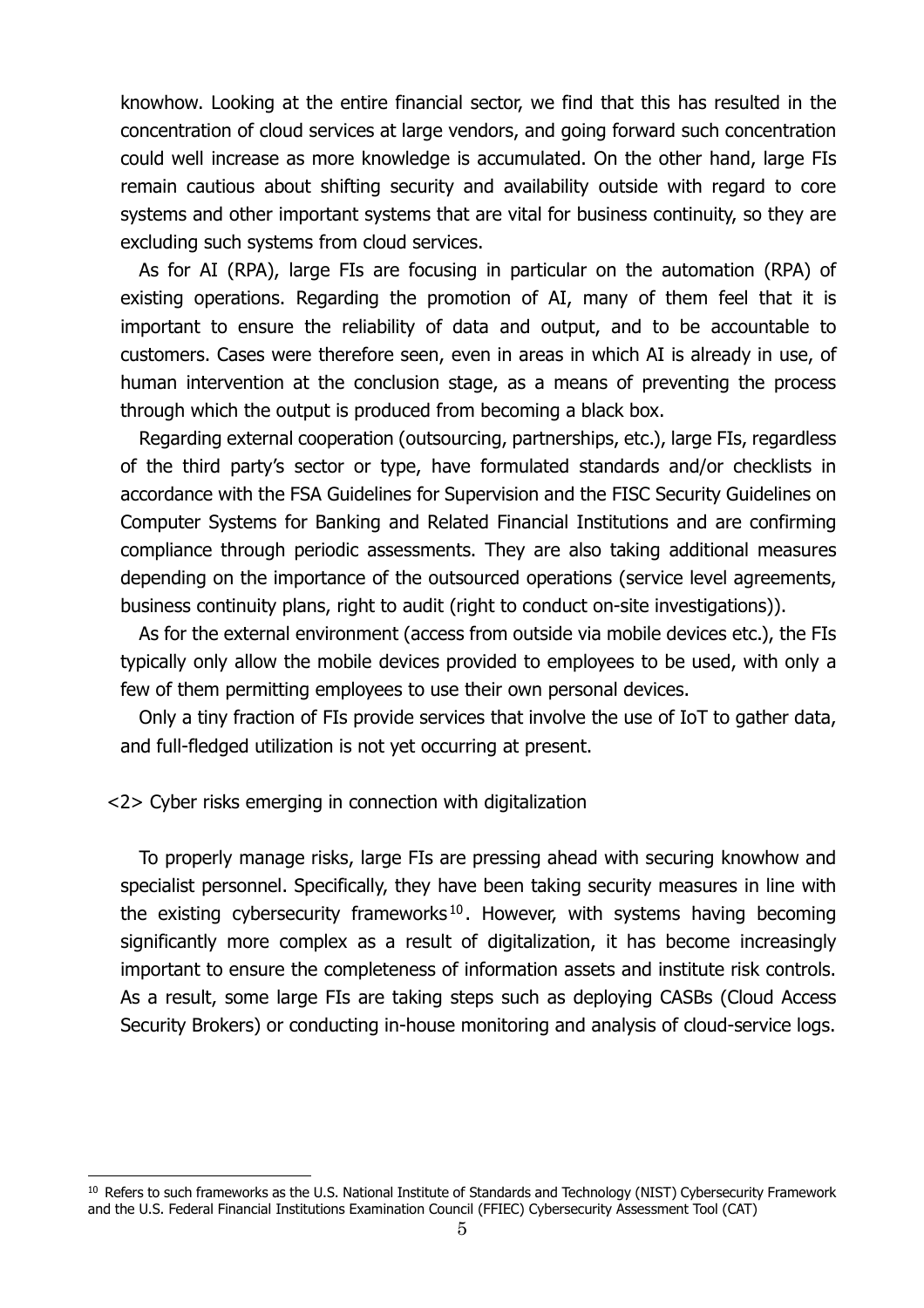# [Figure 2: Example initiatives at large FIs as gleaned from interviews]

| Realm                                | <b>Example initiatives</b>                                                                                                                                                                                                                                                                                                                                                           |
|--------------------------------------|--------------------------------------------------------------------------------------------------------------------------------------------------------------------------------------------------------------------------------------------------------------------------------------------------------------------------------------------------------------------------------------|
| 1 Cloud                              | <b>Establishment of dedicated teams (CCoE). Accumulation of knowledge and human resources</b><br>and development of cloud-related design guidelines and management standards<br>•Deployment of CASB (Cloud Access Security Broker) and in-house monitoring and analysis of<br>logs of particularly critical cloud vendors                                                            |
|                                      | In contracts with cloud vendors, demand for in-house management of secret keys and vendor's<br>liability for damages associated with NDA (non-disclosure-agreement) breaches resulting from<br>information leaks<br>• Given that the required knowledge differs from that required for on-premises systems,                                                                          |
|                                      | strengthening of development of specialist personnel                                                                                                                                                                                                                                                                                                                                 |
| $(2)$ AI (RPA)                       | •Formulation of guidelines for AI deployment and articulation of points to keep in mind to prevent<br>unethical use, possession/assumption of rights and obligations relating to deliverables, and<br>intellectual property rights relating to data for learning etc.<br><b>Establishment of AI CoE (AI specialist team) comprising mainly experts from IT systems</b><br>subsidiary |
| (3) External<br>cooperation          | •Setting of number of actual cases of loss and number of cases of customer information leaks as<br>KPIs/KRIs, and reporting of them to senior management<br>• Clarification of reporting deadlines in the case of suspected information leaks and compulsory<br>reporting of cyber incidents<br>• Annual inventory of contracted services etc.                                       |
| 4) Connection from<br>outside of FIs | • Security management involving deployment of tools such as MDM (mobile device management)                                                                                                                                                                                                                                                                                           |
| $5$ IoT                              | ·Distributed storage of collected data on private clouds etc. so as to prevent identification of<br>individuals                                                                                                                                                                                                                                                                      |

#### Source: FSA

Regarding cloud services, if understanding of not only security aspects but also service descriptions and scopes of responsibility is insufficient or the management of settings relating to the scopes of responsibility of users is inadequate, this could pose risks of incidents such as suspensions of service and information leaks and legal violations (compliance breaches). It will therefore be important to properly manage these risks while making use of cloud services. And as utilization increases going forward, the risk of overconcentration at certain vendors can be expected to rise, so the authorities will also need to perform fact-finding and analysis of how FIs are using cloud services.

In the realm of AI, all the FIs are cognizant of risks associated with fairness, transparency (blackboxing) and security, so it will be important to make usage criteria clearer by establishing guidelines as utilization is expanded.

Furthermore, with regard to outsourcing, the trend overseas is for emphasis to be placed on the supply chain (vendors and other product suppliers), so a task for FIs operating globally is to enhance the sophistication of the management of third parties and procurement.

As for access from the external environment and IoT, while use is limited at the present time, it will be important, before utilization is increased, to implement whatever security measures are required. These could include proper management of devices, access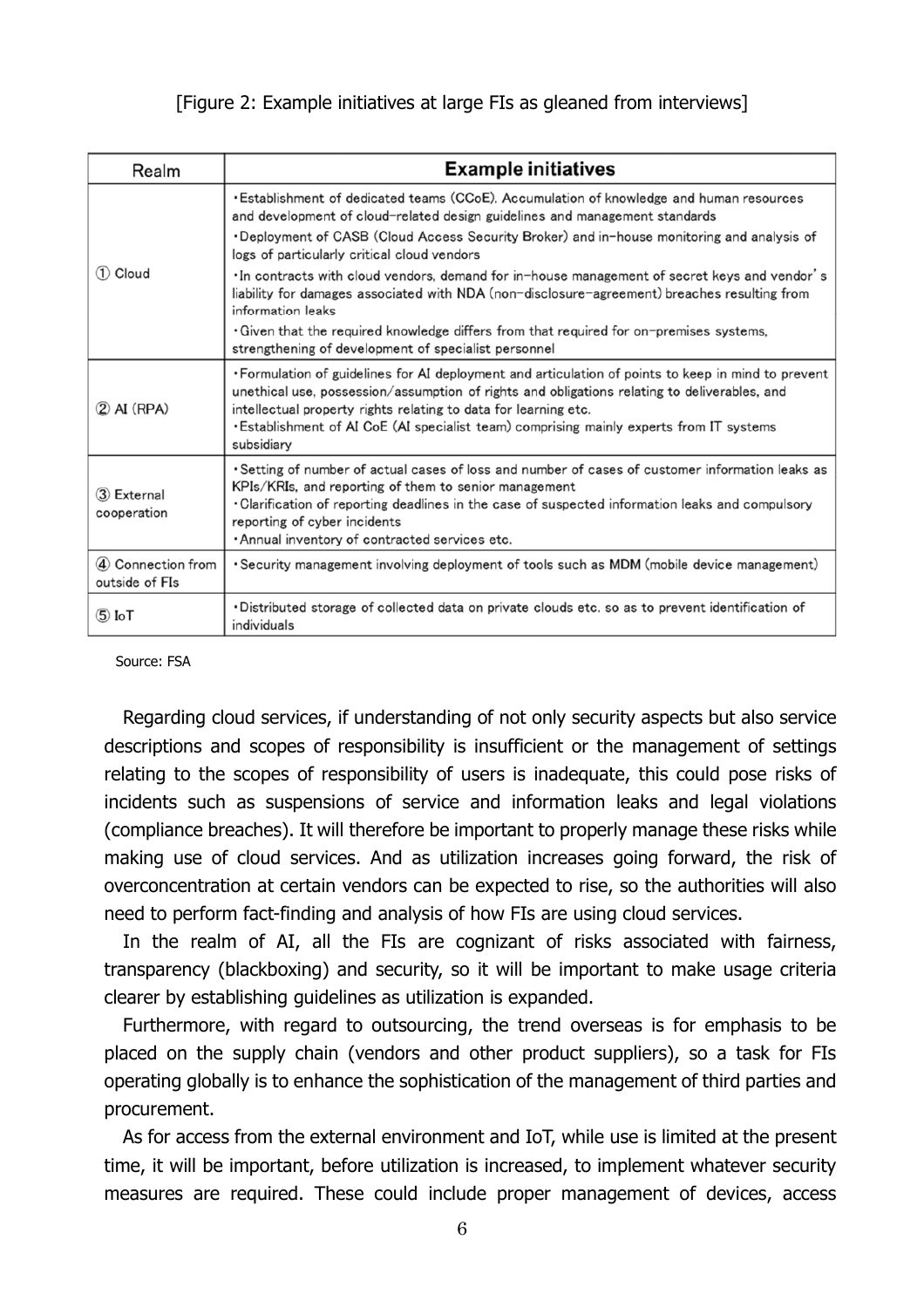controls, and distributed data storage.

Because digitalization is resulting in increasing dependence on external parties, there are huge risks to those on the outside of the security measures (including the supply chain) that the FIs have put in place. Appropriate steps will therefore need to be taken in accordance with the nature of the outsourced operations, and such steps will also need to cover the third parties.

However, it is difficult to defend against cyberattacks in advance, and there have already been cases of cloud services and third parties being attacked, so measures that are based on the assumption that incursions will occur are more important. It is essential not only to identify information assets (including those held by third parties), perform risk assessments, and institute entry/internal/exit controls (multi-layered defenses), but also to strengthen surveillance and detection functions, conduct BCP (Business Continuity Planning) that also involves important third parties, and enhance the effectiveness thereof through exercises and training. Taking international developments into account, the FSA will engage in monitoring to ensure that proper risk management is being performed with respect to cybersecurity in view of the extent of digitalization at FIs.

#### (2) Contribution and responses to international discussion

Because the financial system is globally interconnected, discussions aimed at ensuring cybersecurity through cooperation are taking place through international forums such as the G7 and G20. In 2015 the G7 Finance Ministers and Central Bank Governors Meeting set up the Cyber Expert Group, which has been engaged in discussions concerning cybersecurity. And in October 2018, the G7 Finance Ministers and Central Bank Governors Meeting formulated and published fundamental elements for "threat-led penetration testing (TLPT)" and "third-party cyber-risk management." It will therefore be important for FIs that operate globally to take such international developments on board as they move forward with taking action to make their cybersecurity measures more sophisticated.

It will also be important to apply insights and lessons gained from participation in joint exercises, which are conducted on a crossborder basis by the G7 countries and simulate large-scale cyber-incidents, to develop future domestic and international initiatives.

(3) Responses to Tokyo Olympic and Paralympic Games in 2020

It is stated that ahead of the 2020 Tokyo Olympics and Paralympics, not only could organizations involved with the Games be subject to attacks, but there could also be cyberattacks targeting businesses that provide critical services in an effort to impede the administration of the Games and cause disruption among the public. In fact, at the London 2012 Olympics and Paralympics a tipoff was received that a cyberattack targeting the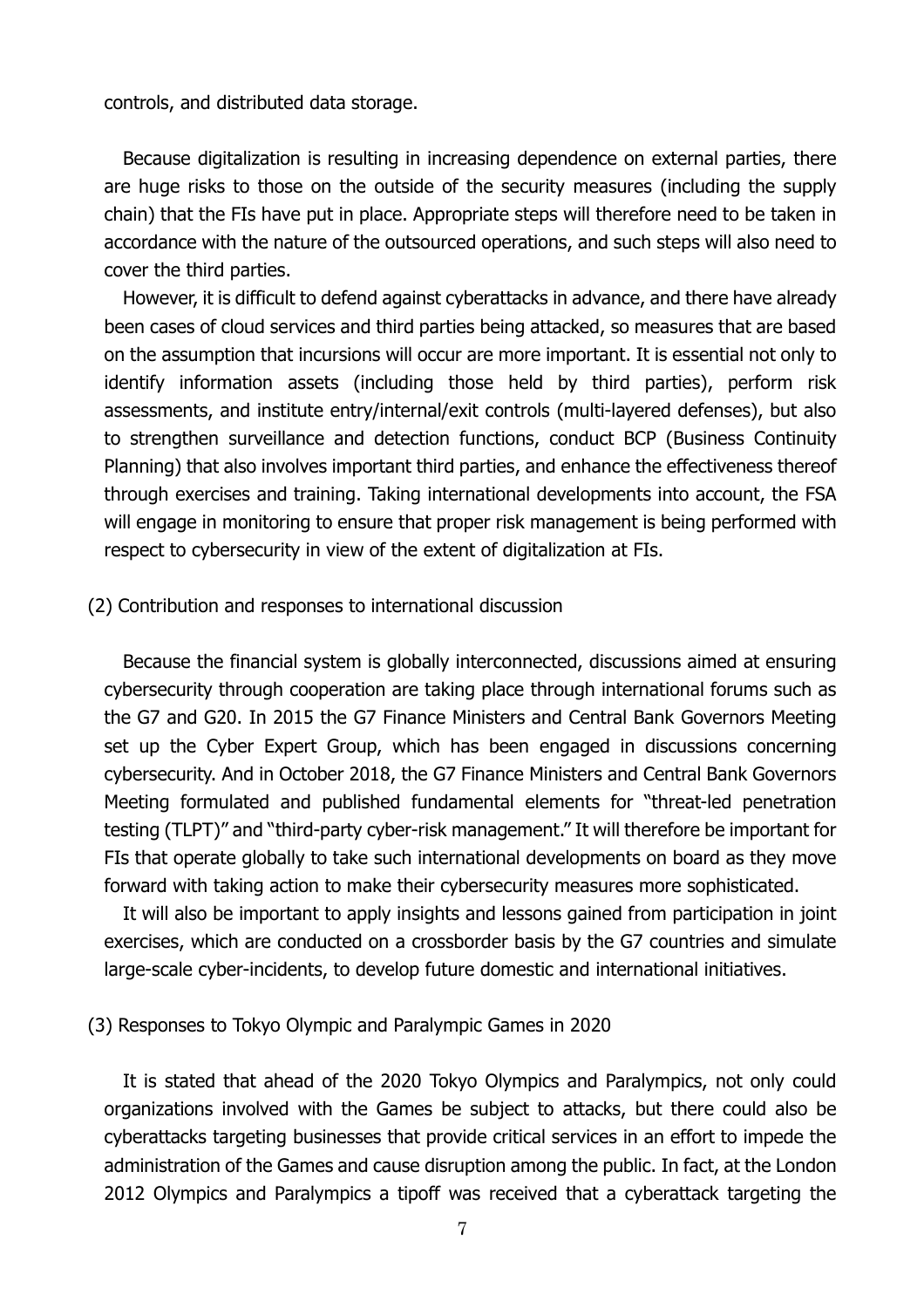electric power system was going to occur, resulting in operations being taken offline and performed manually. There was also a case where personal information was leaked from the website of a construction company that was doing work for the Rio 2016 Olympics and Paralympics<sup>11</sup>. Besides incidents like these, given that in recent years cyberattacks have become increasingly complex and sophisticated in addition to that the financial sector will be no exception, cybersecurity measures will need to be further strengthened. It is especially vital to adequately consider the possibility that an attack on a vulnerable financial institution could escalate and affect the entire sector.

Regarding the actions of the entire government ahead of the 2020 Tokyo Olympics and Paralympics, in April this year the "Cybersecurity Response Coordination Center" was established, putting in place a structure for information liaison between the public and private organizations. It is also important to establish a liaison structure for the financial sector, and closer cooperation will be necessary among relevant ministries/agencies (National center of Incident readiness and Strategy for Cybersecurity (NISC), etc.), the Bank of Japan, an industry groups (CEPTOAR), and other relevant organizations such as the ISAC and the FISC to work on establishing crisis management systems.

To that end, in June this year the "Liaison Council for Cybersecurity Stakeholders" was launched to enable information to be shared when cyber incidents, particularly major incidents, occur. Going forward, the Liaison Council will need to be utilized to share procedures for cooperation among relevant public and private organizations in the major incident ahead of or during the 2020 Tokyo Olympics and Paralympics, and the effectiveness of these procedures will need to be verified by conducting exercises.

# (4) Strengthening of cyber security management systems of FIs

During this program year, we engaged in dialogue and conducted exercises with FIs based on risk and maturity the situation with each type of business, as understood through cybersecurity assessments and dialogue conducted up to now. These initiatives focused on two aspects of cybersecurity: countermeasures as usual and incident response.

#### ① Cybersecurity countermeasures as usual

(a) Small and medium financial institutions

Until now, cybersecurity assessments and cybersecurity exercises have resulted in improvements across the board at small and medium FIs. Against this backdrop, and in light of anticipated risks relating to the 2020 Tokyo Olympics and Paralympics, major tasks for them are to improve their basic cybersecurity management systems

<sup>&</sup>lt;sup>11</sup> Based on information contained in "Reflections on the 2016 Rio Olympic and Paralympic Games and Cybersecurity Measures for the 2020 Tokyo Olympic and Paralympic Games" (July 19, 2017, Takeshi Tachi, Manager, Technology Services Bureau, Tokyo Organising Committee of the Olympic and Paralympic Games) (in Japanese).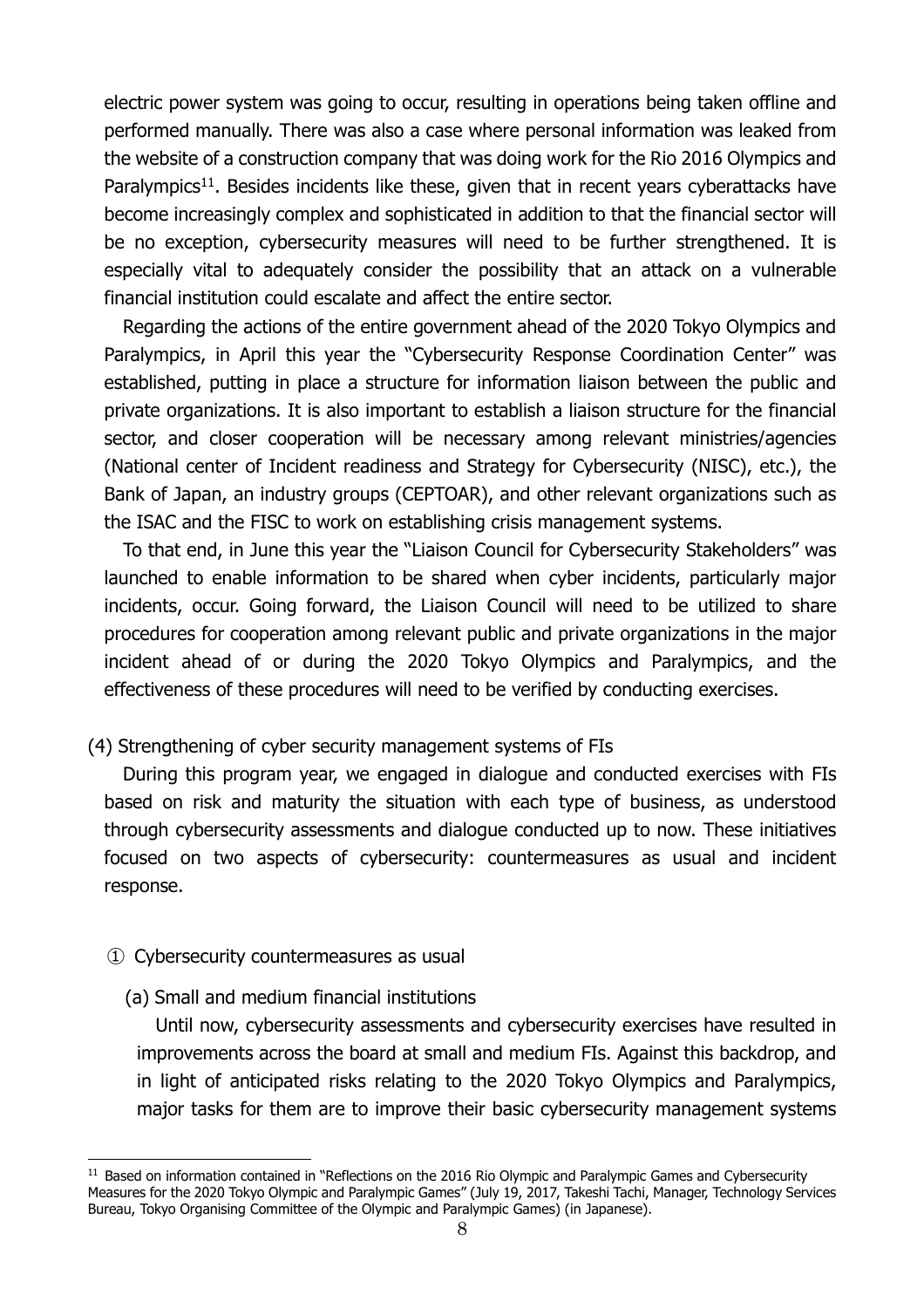and take steps to make them more effective. Based on this basic understanding, we conducted cybersecurity assessments and engaged in dialogue with the sector.

During this program year, we not only verified their basic cybersecurity management systems<sup>12</sup> as usual, but also adopted a new approach, whereby we gathered facts by focusing on in-depth investigations of measures such as cyber-incident monitoring/analysis and vulnerability scan.

#### $\circ$  Regional banks

We have completed cybersecurity assessments at regional banks, during which we focused on those where the previous round of cybersecurity assessments had revealed insufficient in taking action<sup>13</sup>. Pursuant to the discussions we had at the time, the issues had been resolved on the whole, and in some cases senior executives were proactively getting involved in formulating action plans and moving voluntarily to beef up measures.

Furthermore, regarding the establishment of systems, something that is worthy of note is that so-called mutual-help systems, which involve multiple banks, are operating effectively. Banks are signing up to joint systems for sharing information, taking part in joint study sessions, and so on. One notable example of this is participation in the joint exercises run by the ISAC.

On the other hand, when we investigated, as part of our new approach, the status with vulnerability scan and penetration testing, we found that only a part of FIs were taking steps to perform them by outsourcing the task to security vendors. Furthermore, most had not formulated implementation standards, so there was inadequate awareness of the need for such measures. It will therefore be essential for them to accurately identify their potential vulnerabilities and fix them before the 2020 Tokyo Olympics and Paralympics.

Among regional banks, it is hoped that advanced ones will refer to leading examples from large FIs to further bolster their cybersecurity measures.

#### $\circ$  Credit associations/unions

Even though around three years has passed since the announcement of the Policy Approaches, even the top credit associations and unions were still in the process of establishing basic systems for risk assessment and incident response. Major factors behind this stalling across the sector are that senior executives has little sense of crisis toward cyber risks, and that a trial-and-error approach is being followed, with there being no specialist personnel on hand and no system of

 $12$  (1) Initiatives by senior executives, (2) risk-management framework, (3) implementation of technical measures etc., (4) assurance of effectiveness through establishment of contingency plans and the conduct of exercises, (5) cybersecurity audits.

<sup>&</sup>lt;sup>13</sup> It is conducted follow-up at banks that had been found to be insufficient in taking action during the second round of cybersecurity assessments in the case of regional banks, or the previous round of cybersecurity assessments in the case of second-tier regional banks.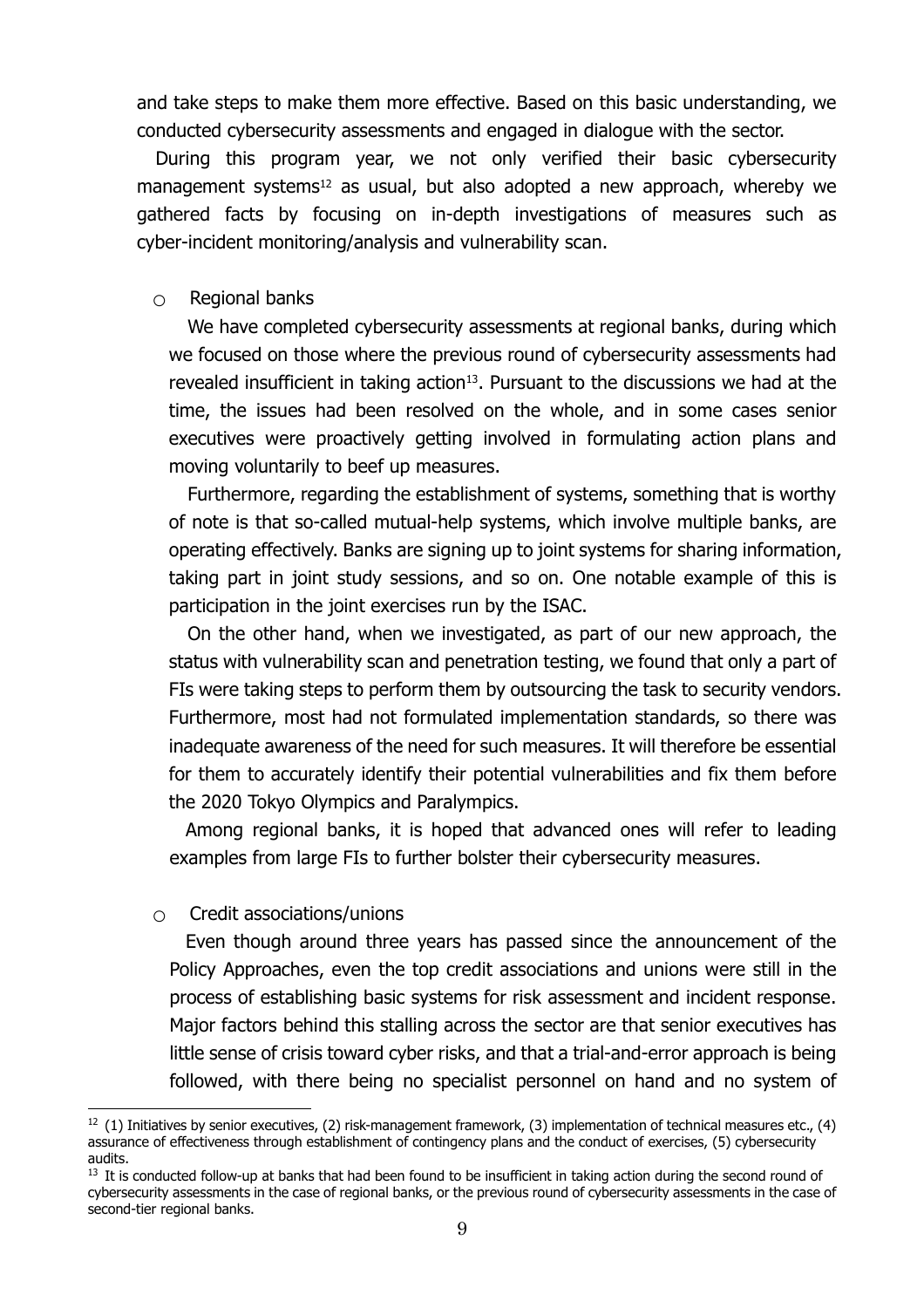mutual help of the like seen with the regional banks. Furthermore, the credit associations/unions were even less aware of the need for vulnerability scan and penetration testing than the regional banks. They would leave everything to the third parties, and were unaware of the scope of vulnerability scan and penetration testing being performed or even whether they were being performed at all. So like regional banks, it will be essential for credit associations/unions to accurately identify their potential vulnerabilities and fix them before the 2020 Tokyo Olympics and Paralympics.

In light of this situation, and with the aim of ensuring that proper cybersecurity measures are instituted by the time of 2020 Tokyo Olympics and Paralympics, the authorities have formulated a three-pillar policy for strengthening cybersecurity at credit associations/unions. The three pillars are as follows: (1) raising awareness and sharing objectives among senior executives, (2) confirming and following up on action being taken, and (3) cybersecurity assessments covering more credit associations/unions considered high-risk.

Based on this policy, during this program year we worked with industry groups, through lectures and seminars for individual credit associations/unions, to share objectives for the 2020 Tokyo Olympics and Paralympics and to perform risk assessments and formulate contingency plans to serve as a foundation for cybersecurity measures by March of this year. Moreover, we confirmed the action being taken at each credit association/union using questionnaires, and are following up on those that have not completed risk assessments and contingency plans.

Furthermore, with the aim of improving cybersecurity at credit associations/unions, we employed questionnaires to gauge their risk profiles, and in the case of those that were being particularly insufficient in taking action, we directly urged them to step up their efforts through cybersecurity assessments that targeted more credit associations/unions considered high-risk.

As a result of these efforts, most credit associations/unions have performed risk assessments and formulated contingency plans. Going forward, ahead of the 2020 Tokyo Olympics and Paralympics, they will need to take whatever cybersecurity measures are necessary based on these risk assessments and ensure that these measures are effective through, for example, vulnerability scan.

# ○ Securities companies etc.

Among securities companies etc. that we had not yet conducted cybersecurity assessments at, we performed cybersecurity assessments at small/medium and regional securities companies, FX brokers, PTS<sup>14</sup> operators, asset managers, etc. While the number of FIs making progress is increasing, there remain numerous

<sup>&</sup>lt;sup>14</sup> Proprietary Trading System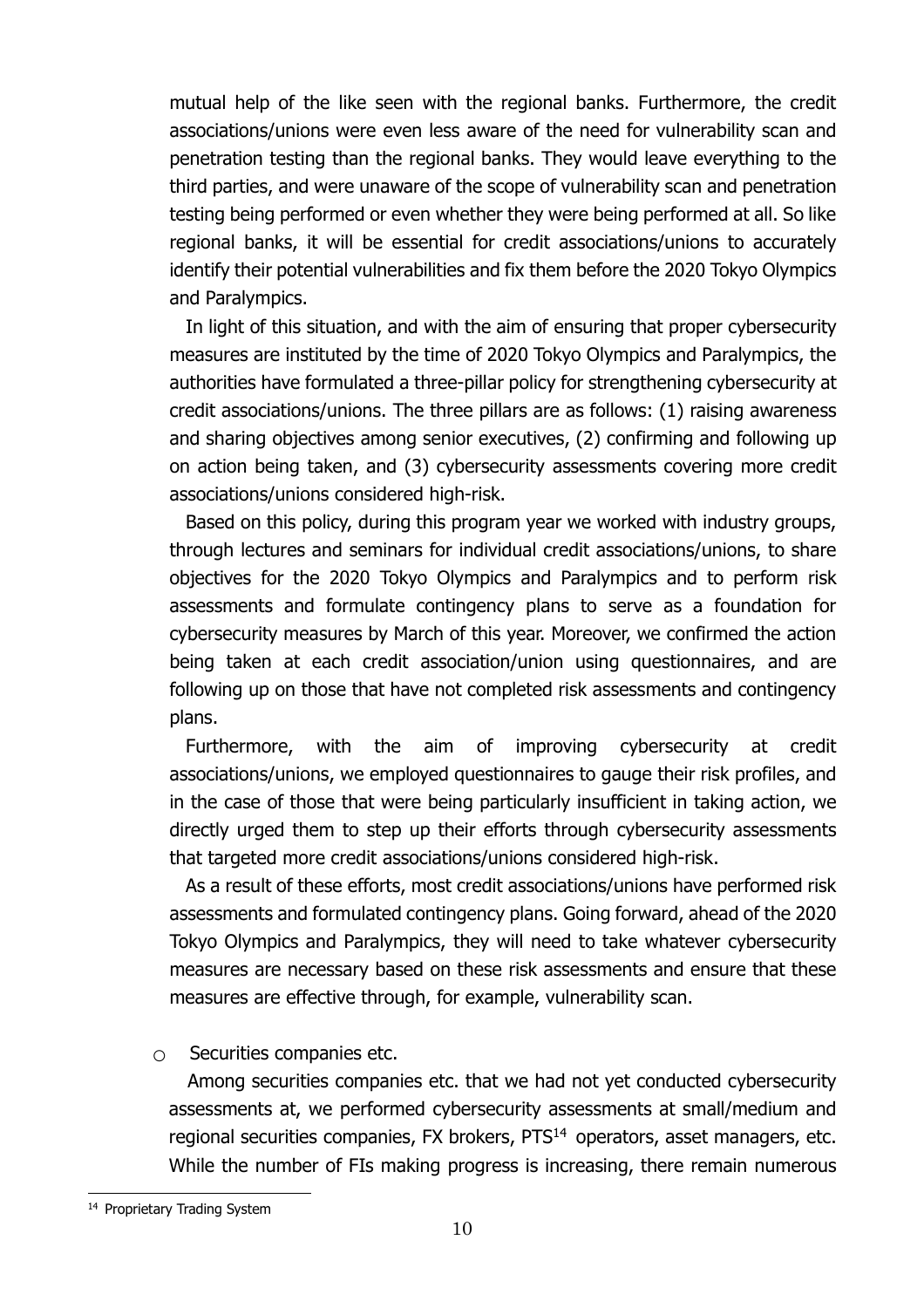ones that have not taken any action or have made little progress.

At securities companies etc. where senior executives are highly cognizant of the risks, senior executives are becoming actively involved in the formulation of action plans and are moving independently to beef up cybersecurity. However, as is the case with credit associations/unions, most of them are still in the process of taking basic steps such as conducting risk assessments and formulating contingency plans. Furthermore, some of them misunderstand that it is enough for core systems to be separated from the network environment, and have stopped short of conducting cybersecurity risks assessments or addressing threats that the results of such assessments have turned up.

# $\circ$  Crypto-asset (virtual currency) exchange service providers

In October last year we designated the Japan Virtual Currency Exchange Association (hereinafter, "JVCEA") as a certified association for payment service providers, and have been cooperating closely in the exchange of information. Based on rules and guidelines established voluntarily by the JVCEA, each service provider is establishing operational control systems that include cybersecurity measures. In addition, vulnerability scan and penetration test via third-party, which had only performed by a small number of service providers, have been conducted by each service provider, which come to recognize the need for them.

Furthermore, in light of the incidents of loss of huge sums of crypto-assets (virtual currencies) by illicit access, we interviewed all the service providers about how they control the wallets<sup>15</sup> used for keeping crypto-assets (virtual currencies) safe.

# (b) Large financial institutions

Regarding large FIs, until now we have engaged in ongoing discussions through periodic dialogue, mainly with the three mega-banks that form the core of Japan's financial system.

During this program year we confirmed, through periodic dialogue, that the three mega-banks have been keeping an eye on the advanced initiatives being implemented by large U.S. banks and on global trends, and have responded by making their cyber measures even more sophisticated. In addition, with the aim of encouraging large FIs other than the three mega-banks (large securities companies, large insurers, Japan Post Bank) to further enhance their resilience, we conducted a comparative analysis both within and outside the sector.

The three mega-banks have formulated action plans for their own organizations that reflect the latest overseas trends, and are taking steps to enhance sophistication. On the other hand, given that cyberattacks are becoming increasingly complex and

<sup>&</sup>lt;sup>15</sup> Place where secret keys are stored.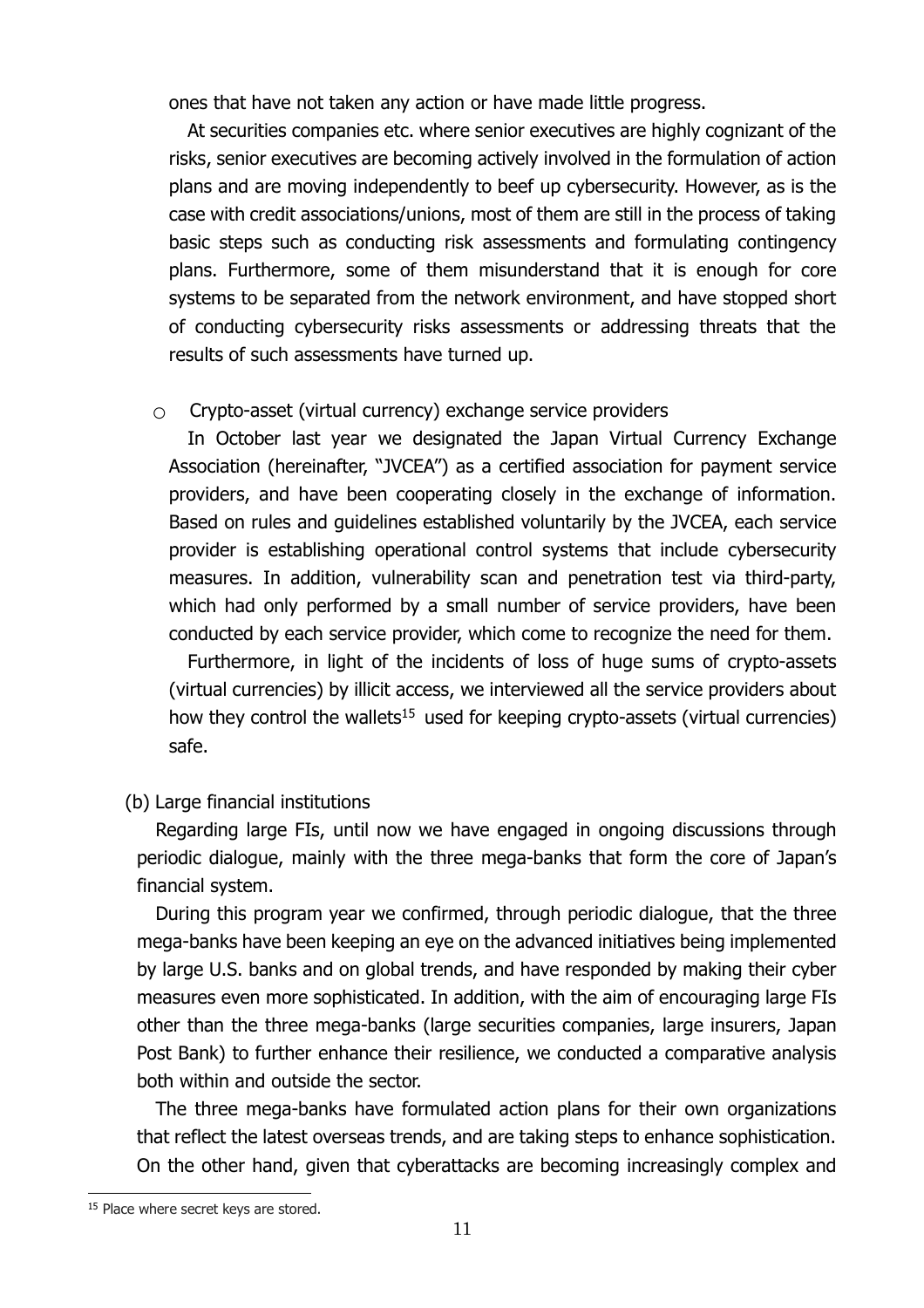sophisticated, and in light of international developments, they are expected to further ramp up the sophistication of unified management structures for their corporate groups and global operations by, for example, strengthening the control tower functions of  $CISOs<sup>16</sup>$  and reinforcing access controls and vulnerability management.

As for large FIs other than the three mega-banks, although they are taking continuous action to beef up their cybersecurity systems based on their own risk assessments, depending on their size and global reach, some of them still had room to institute unified management structures for their corporate groups and global operations or improve their responses to vulnerabilities, so it is hoped that they will make improvements and increase sophistication on an ongoing basis by, for example, referring to examples from other FIs that are implementing more advanced initiatives and to deficiencies pointed out during assessments by external parties.

## (c) Audit firms

In the case of audit firms, we confirm their cybersecurity measures and encourage them to improve their systems with reference to the initiatives seen at FIs.

During this program year, we conducted cybersecurity assessments at and engaged in dialogue with large-sized audit firms and second-tier audit firms. In the case of large-sized audit firms, they have appointed expert personnel and established dedicated departments, and are working with their global networks in the area of cybersecurity. Second-tier audit firms, on the other hand, were not making adequate progress with the implementation of cybersecurity initiatives.

#### ② Incident response

# (a) Small and medium financial institutions

With cyberattacks becoming more complex and sophisticated, there are limits to the ability to swiftly contain and defend against cyberattacks, so the response once an attack has occurred is important. Because of this, each year the FSA organizes a cybersecurity exercise called "Delta Wall" for the entire financial industry as a means of improving cybersecurity, particularly at small and medium FIs.

During this program year, we added new types of business operators, namely FX brokers and crypto-asset (virtual currency) exchange service providers, to the 105 companies (approximately 1,400 persons) on the list of participants in order to better reflect recent threat trends. The exercise emphasized ex-post assessment and, with the most of the participating FIs taking steps to revise their contingency plans and strengthen internal and external information sharing, has helped them improve their response systems. On the other hand, regarding industry-wide trends, a number of issues have been identified. These include the fact that many small and medium FIs

<sup>&</sup>lt;sup>16</sup> Chief Information Security Officer.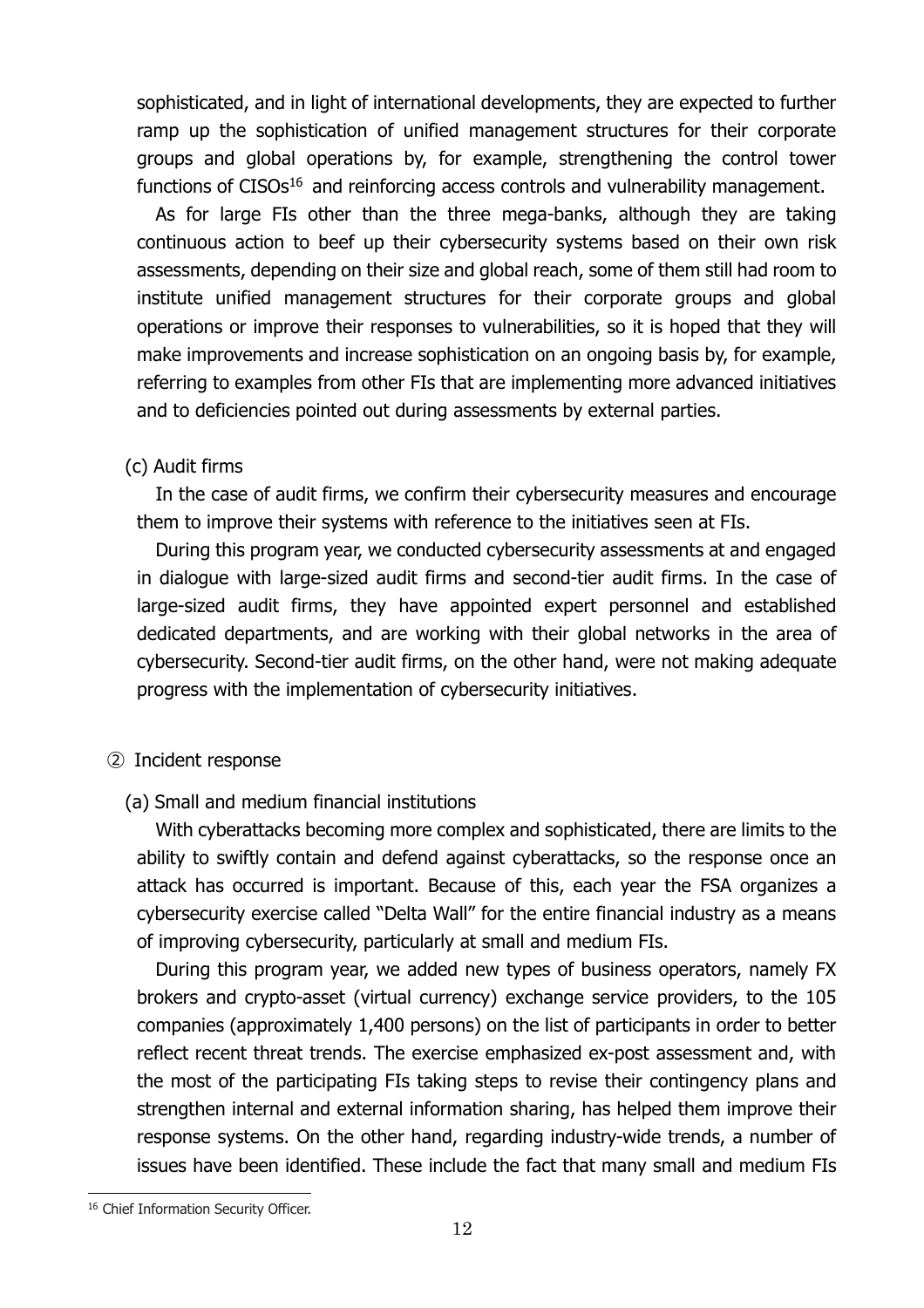have inadequate cooperation with third parties and communication with customers when responding to incidents, and the personnel needed to tackle incidents have not been secured. In light of these issues, FIs will need to continue following the PDCA cycle and to improve their response capabilities. And in the run-up to the 2020 Tokyo Olympics and Paralympics, we will need to improve the ability of the entire financial sector to respond to incidents by developing an exercise scenario that reflects risks that could materialize at the 2020 Tokyo Olympics and Paralympics and expanding the number of participating FIs

# (b) Large financial institutions

Large FIs have been working to boost the capability of Japan's financial system as whole to deal with major incidents by, for example, taking part in joint exercises conducted by the authorities of the G7 jurisdictions. Furthermore, they have taken account of best practices at large overseas FIs as well as international trends to utilize and promote sophisticated assessment techniques such as TLPT 17, which is characterized by the employment of "threat intelligence," namely gathering information on threats facing the organization and investigating and analyzing modus operandi. Given this characteristic, this sort of testing is expected to become even more in depth.

Furthermore, in light of "G-7 Fundamental Elements for Threat-led Penetration Testing," which was published last year, the FISC is currently in the process of formulating the handbook for TLPT. The FSA will need to cooperate closely with such developments and work to ensure and promote the utilization of TLPT at each financial institution.

# (5) Improvement of the information sharing framework

Until now, whenever we have had the opportunity to do so, we have informed FIs of the significance of "mutual help," namely the utilization of information-sharing organizations such as the ISAC, and this has led to a steady rise in the number of FIs that are members of the ISAC. Furthermore, a trial membership scheme, which ISAC was introduced last April, is resulting in many FIs becoming full members, so seems to be serving as a first step toward participation in "mutual help" schemes by small and medium FIs.

However, in light of the fact that some small and medium FIs feel that ISAC membership would be difficult due to geographical, personnel-related, and financial reasons, they will need to step up information sharing in their respective regions as a first step toward "mutual help." With that in mind, lecturers from the FSA, the ISAC, and the Japan Cybercrime Control Center (JC3) have been dispatched to "cybersecurity workshops" run by the FISC as a means of promoting local cooperation.

<sup>&</sup>lt;sup>17</sup> Threat-Led Penetration Testing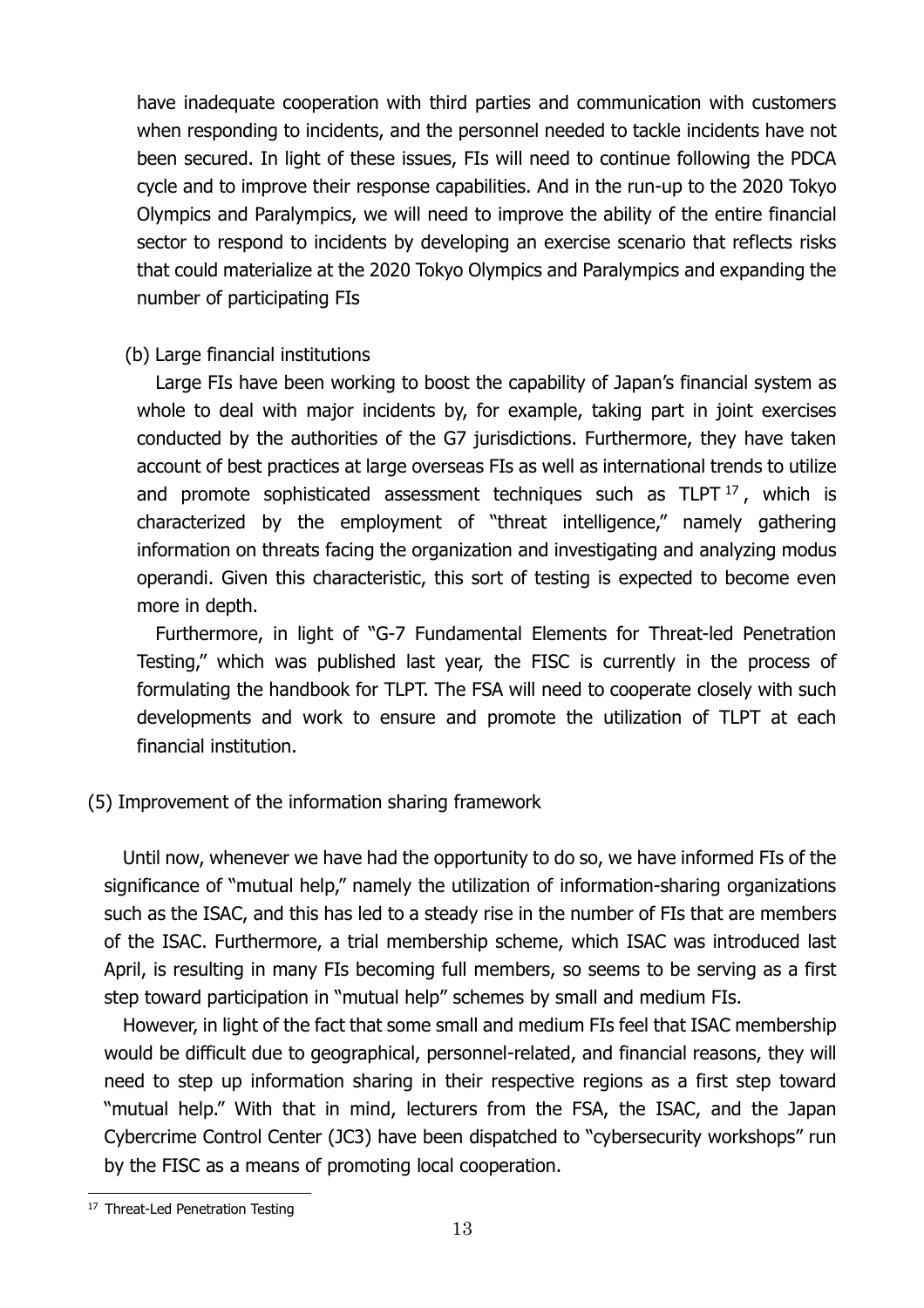In FY2018 FISC held workshops on 12 occasions at various locations nationwide and were attended by 241 companies (293 persons), and the number of credit associations/unions and regional securities companies was up compared with the previous year. This indicates that small and medium FIs are become increasingly interested in cybersecurity and in the concept of mutual help. Going forward, it is hoped that participation in these sorts of activities will act as an impetus for concrete action such as sharing information with other nearby FIs. Nevertheless, there were big gaps in awareness of "mutual help," as reflected in the fact that there are some regions with very few participants.

The role being played by "mutual help" in the financial sector has been growing substantially year by year, and the given the establishment of the Cybersecurity Council for the entire government as well as the Liaison Council for Cybersecurity Stakeholders for the financial sector, it will be essential for the authorities to continue to seize every opportunity to communicate the importance of "mutual help" that is founded on "self-help" by FIs.

(6) Strengthening of human resources development in the financial sector

If FIs are to establish effective cybersecurity risk management systems, it will be incredibly important for them to perceive and tackle cybersecurity-related risks not only as mere technology-related risks, but as business risks and corporate risks that need to be addressed by the entire organization. To that end, it will be essential for senior executives to raise their awareness.

We therefore worked, for example, with Local Finance (Branch) Bureaus to organize seminars for senior executives at FIs in order to encourage them at regional FIs to raise their awareness. And in some regions we teamed up with the ISAC and organized seminars in the form of workshops in which senior executives took part. In this way, we contributed to raising awareness among senior executives of FIs and mutual-help among FIs. Going forward, it will be important to keep an eye on the situations in the regions and expand these sorts of initiatives to other regions.

The FSA, meanwhile, took advantage of opportunities such as regular meetings with representatives of each industry and lectures at seminars hosted by relevant organizations such as the ISAC and the FISC, and monitoring by Local Finance (Branch) Bureaus to raise awareness of cybersecurity among senior executives. As a result, while awareness of cybersecurity seems to have increased to some extent, ahead of the 2020 Tokyo Olympics and Paralympics it will be important to further raise awareness and, under the leadership of senior executives, to move forward with initiatives that view cybersecurity-related risks as important business risks and corporate risks.